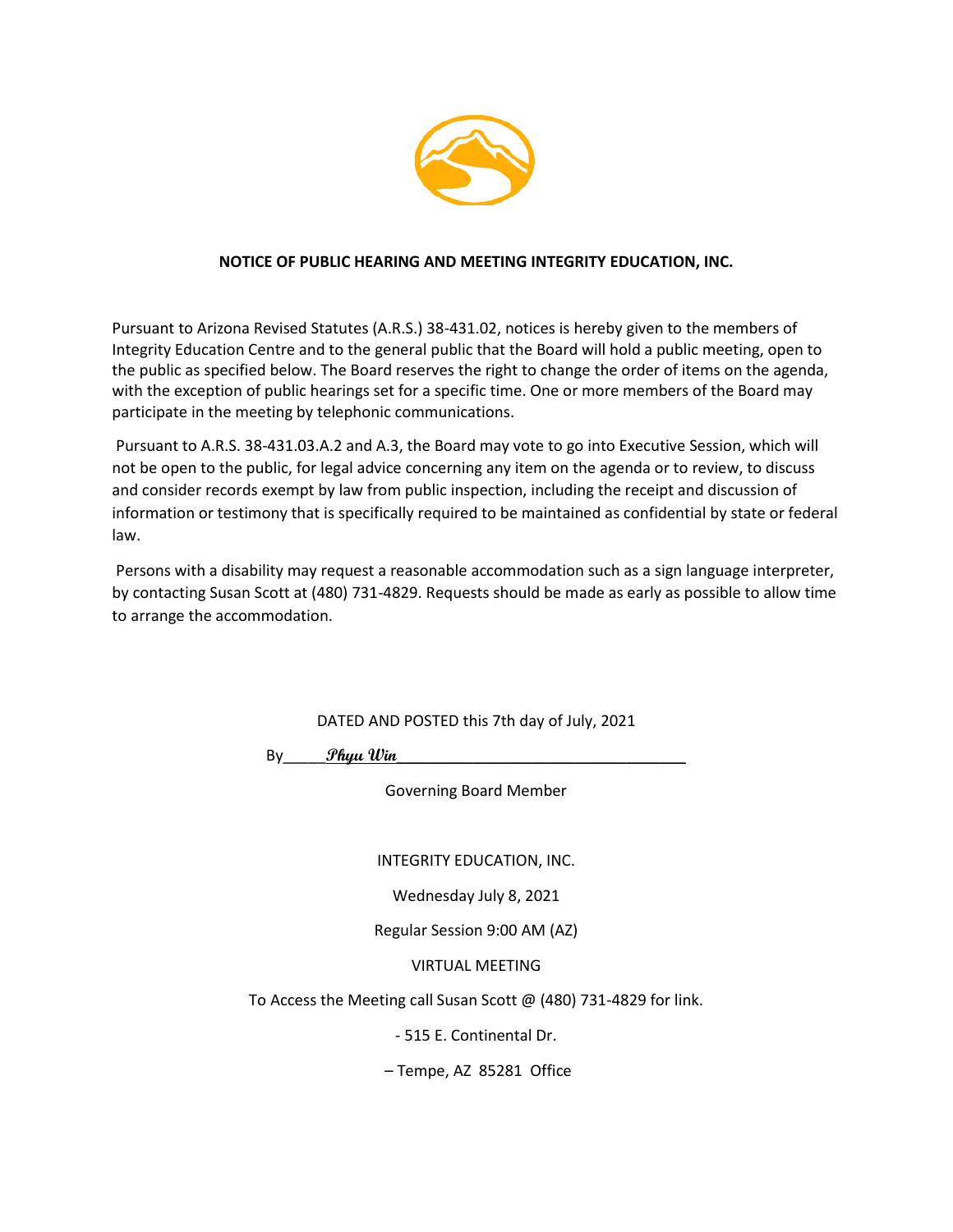

## NOTICE OF PUBLIC REGULAR SESSION

# AGENDA

### Wednesday July 8, 2021

### **1. Call to Order**

The President will call the meeting to order.

### **2. Adoption of Agenda**

The Board will now approve the formal agenda.

### **3. Audience of Citizens**

At this time, the President of the Board will ask members of the audience if they would like to speak regarding any issue before the Board. **No formal action** may be taken on any issue unless the item appears on the Agenda. Members of the public wishing to comment on an agenda item may do so at the time the item appears on the agenda. Items not on the agenda may be addressed during the "Audience of Citizens". **The Board may respond to criticism, ask that staff review a matter, or place an item on future agenda.**

Public comment is limited to three (3) minutes and may be shortened at the discretion of the Board's President. Please state your full name, address, and organizational affiliation if applicable.

### **4. Executive Session**

A.R.S. § 38-431.03 permits an executive session or closed meeting to be held for discussion and consideration of any of seven particular subjects. A majority of the members of the Governing Board must vote to convene an executive session during a public meeting held prior to the executive session. The general public is properly excluded from such a session. Only those individuals necessary to the conduct of such a meeting may be present. All matters discussed in an executive session must be kept confidential by those attending. No vote may be taken during an executive session. Any final action on an item discussed in an executive session must be taken during a public meeting. A.R.S. § 38-431.03.

The purposes for which an executive session discussion may be held are the following:

- A. Personnel matters involving a specific individual.
- B. Confidential records.
- C. Student discipline matters.
- D. Legal advice provided by the public body's attorney.